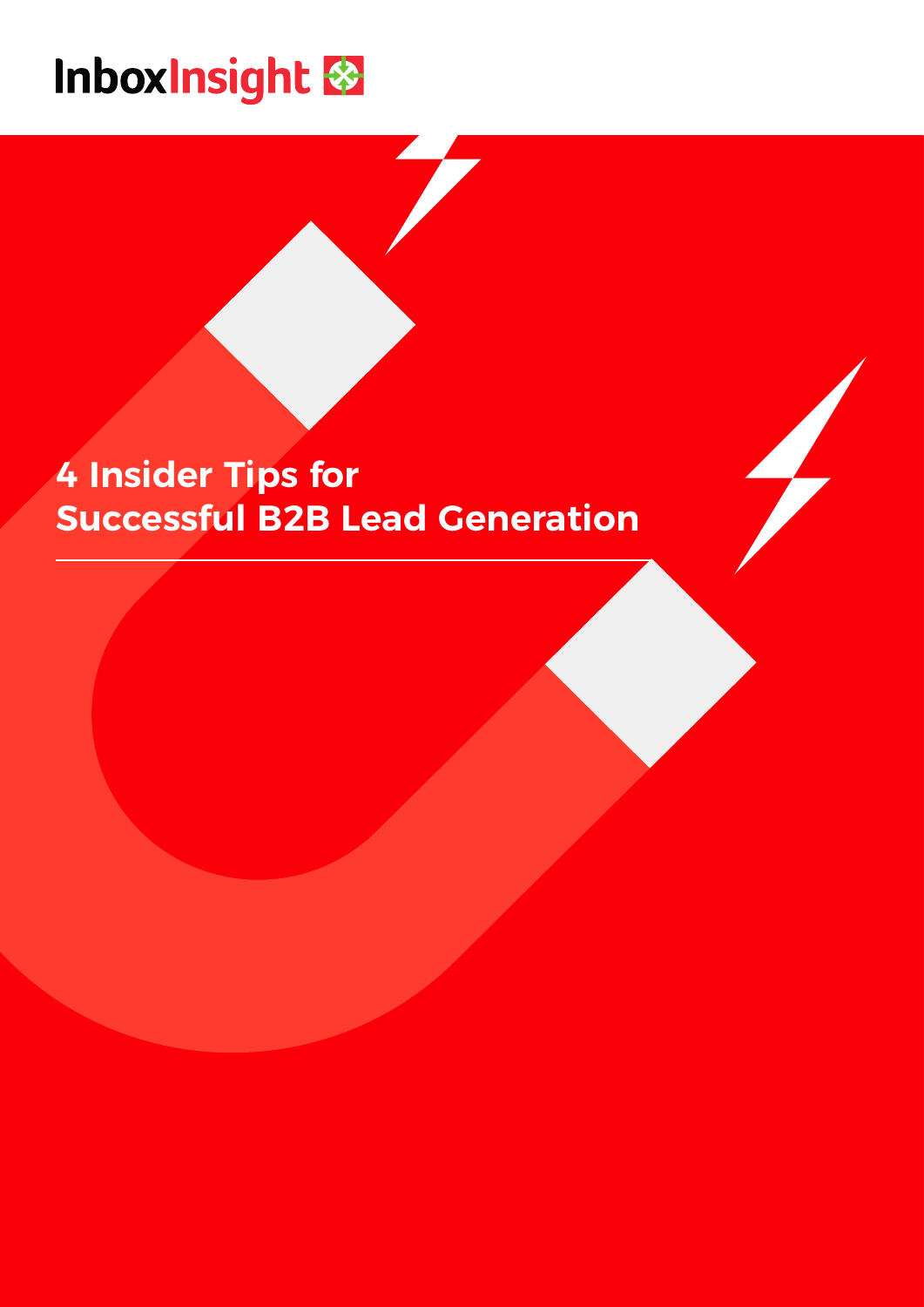

Lead generation within B2B marketing is evolving. We're seeing a content marketing explosion and buying processes within organisations and departments are becoming more complex.

So, how do you cut through the noise and become a lead generation supremo? With over 15+ years combined experience in the field, Inbox Insight have collated these 4 insider tips to help B2B marketing professionals achieve unprecedented lead generation success.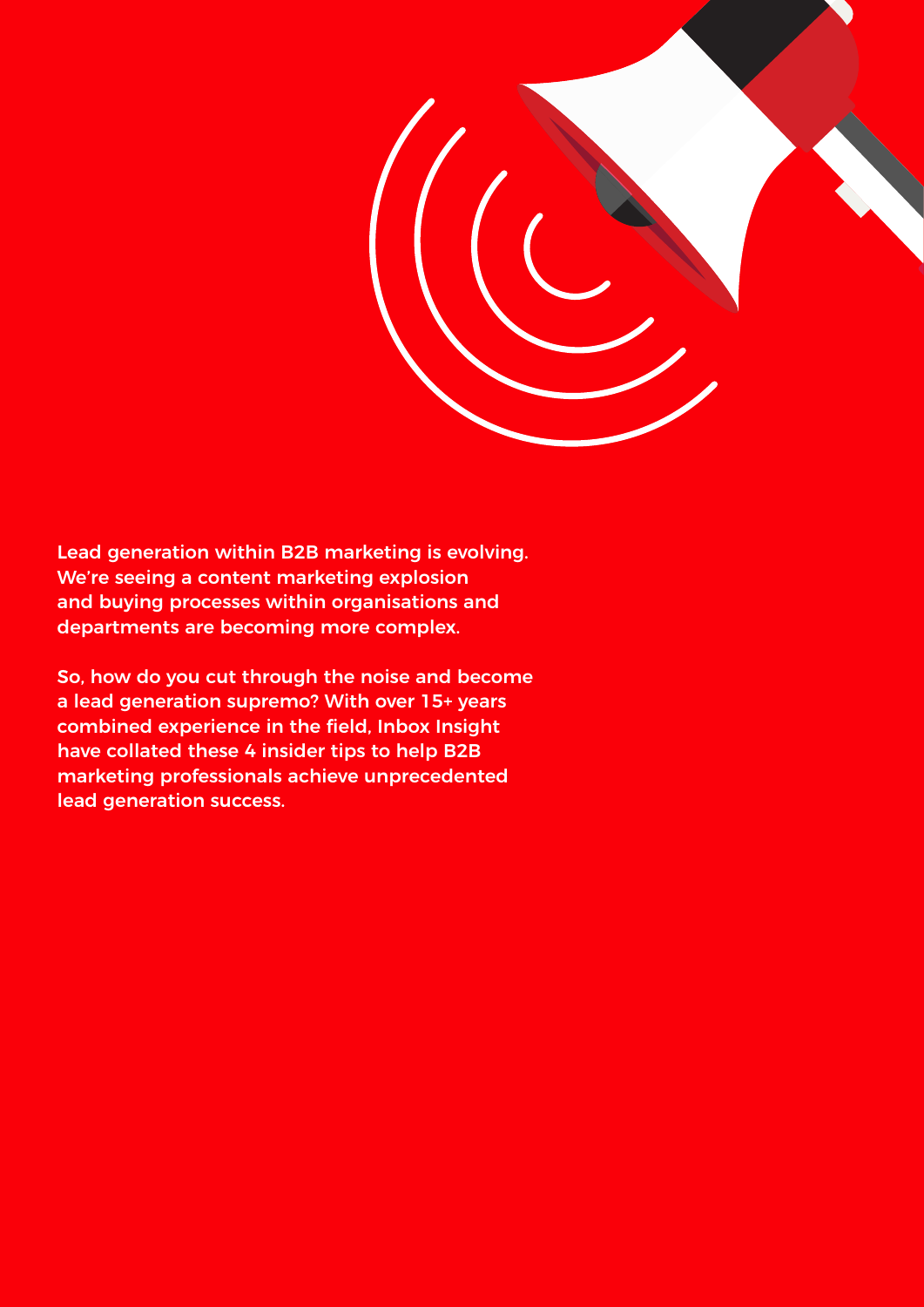### **Identify the audiences that are most likely to convert**

**1 When setting out on a lead generation campaign, it's vital to understand and be able to segment your audience. You can approach this by filtering the types of companies you want to work with, as well as factoring in the** understand and be able to segment your audience. You can approach this by filtering the types of companies you want to work with, as well as factoring in the personal and professional interests of your desired prospects.

#### **Company personas**

Using an existing CRM system to profile your existing customers is a great method of identifying high converting leads. You may find typical patterns based on company type (employee size or company turnover) or by specific vertical market (industry sector).

These are great for starters, but by going further and truly understanding who your most valuable customers are. You can start to create the criteria that matches this, whilst beginning to develop company personas based on questions like...

Typically, how long was the sales cycle for these companies and who did you need to speak to internally?

What makes these particular company prospects so great?

Are there some common traits uniting your very best prospects?

#### **Buyer personas**

Once you have this information, you can then start to create basic buyer personas:



Who is it I need to speak to and who is involved in the purchasing decision making process?

What is each person's authority level and what are their main goals?

Finally, what are their pain points and how can we make their job easier?

If you can establish both buyer and company personas before beginning any B2B marketing campaign where lead generation is your primary objective, you will have the best chance of generating net new prospects within high converting companies. The next challenge is surviving the content explosion and breaking through the noise…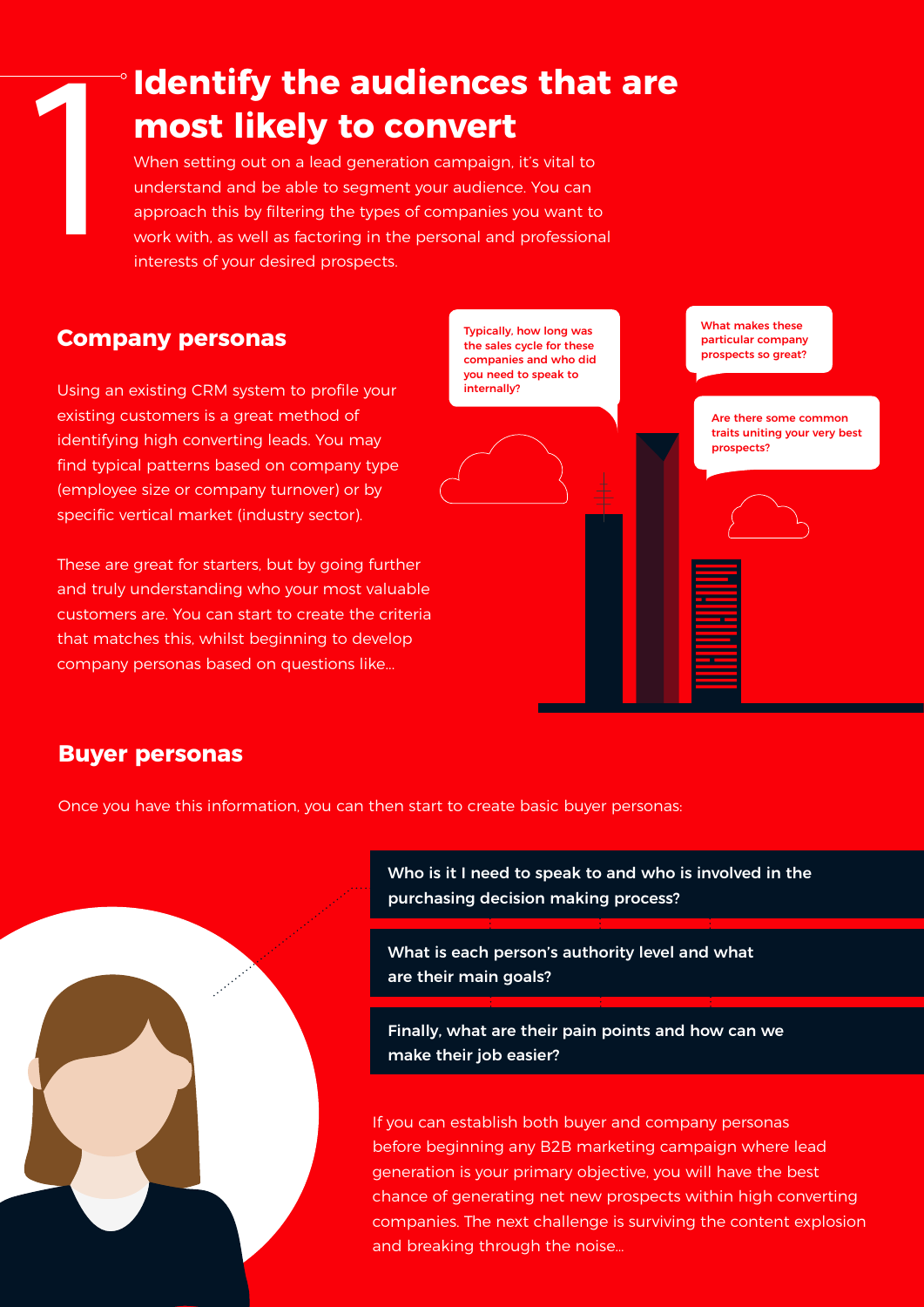### **Create fantastic content that provides individuals with answers**

**2 Create fantastic content that<br>
Drovides individuals with answer**<br>
Content is now the go-to-tactic to introduce your brand, generate leads and<br>
start a meaningful conversation with new and existing prospects. We often<br>
s start a meaningful conversation with new and existing prospects. We often see B2B marketers forgetting to create multiple pieces of content that are specifically tailored towards the buyer personas we encouraged people to create as part of tip #1. Recent research from CEB states that on average, 5.4 people are involved in today's B2B purchase decisions.

By aligning content to the particular challenges of each person within the decision making process, you begin to pre-qualify a lead's:

Interest levels  $\int$  (Profile ) (Requirements ) (Pain Points

But it's easily forgotten that in the context of lead generation, content should be used as a tactic to leverage the collection of not just contact details, but also personal information as you build an element of trust or reliance with that individual. If you can establish this with multiple contacts within the same organisation, the chances of that organisation switching from prospect to customer are increased.

All of these tactics are achievable, providing your message is genuinely valuable to that reader and provides answers. We have seen a content explosion within B2B marketing, and the CMI have recently explained that

The main consideration for producing top line content for lead generation therefore needs to be **"what does this person care about?"** as well as **"what do I want to achieve?"**. When using content to generate leads, it's also crucial as a B2B marketer to remember that there's always a thought process behind someone's actions:

## **If someone has downloaded or consumed a piece of content, there is a reason for it…** |<br>At eve

 $\prod_{n \in \mathbb{N}}$ At every stage of the content or sales funnel, leads are consuming content to seek reassurance or information so be forthcoming with advice and knowledge, to impart a level of one-to-one interaction. It's this non-selfish approach that's key to not only lead generation, but also boosting customer engagement and brand reputation.

88% OF B2B MARKETERS NOW PIECE OF THEIR STRATEGY USE CONTENT MARKETING AS A FOUNDATIONAL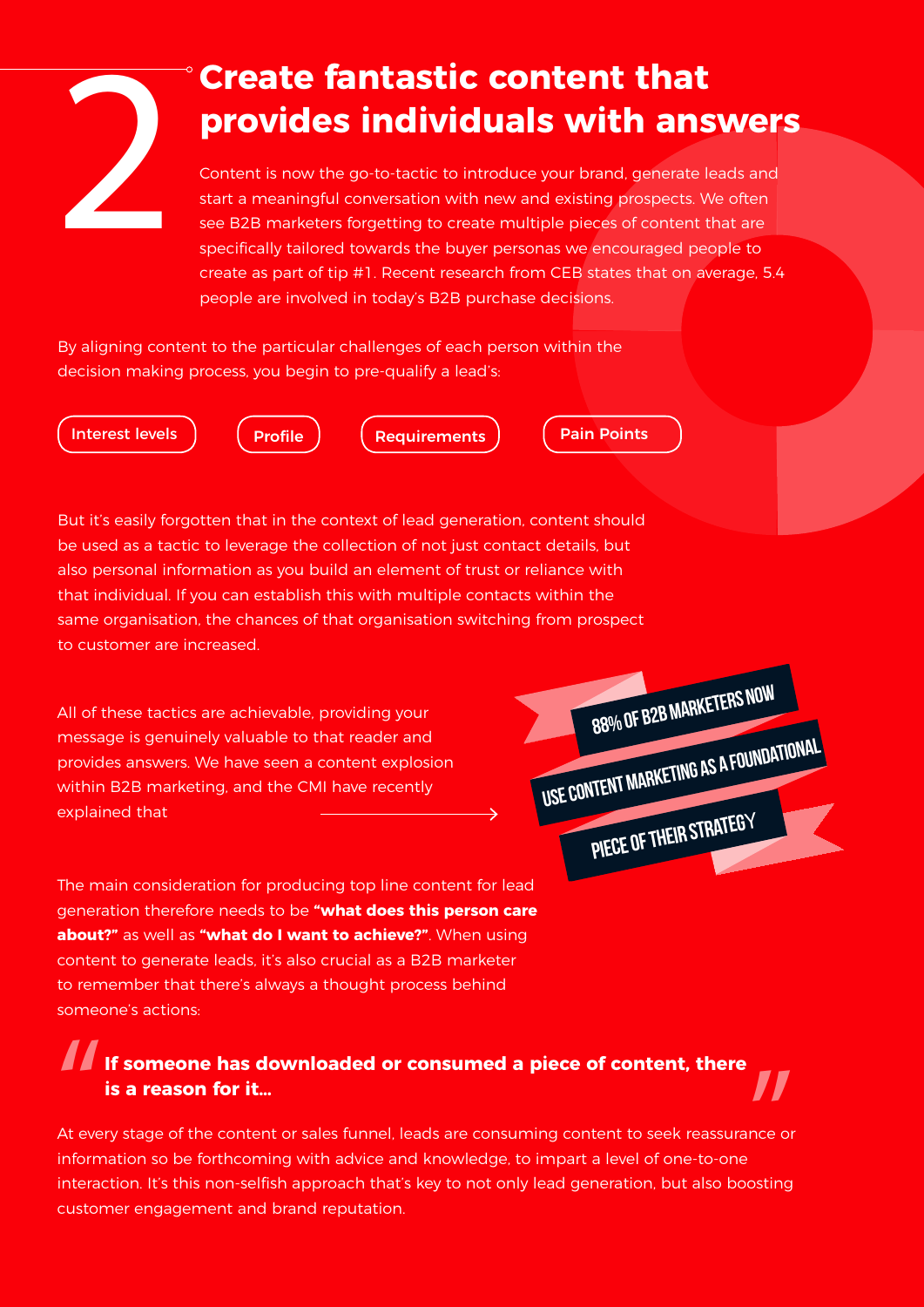## 3 **Select your marketing channels wisely**

You have chosen audience. You have the content. How do you connect the two?

Marketers (and we) often look at it as inbound vs. outbound marketing. Generating organic inbound enquiries using methods such as SEO social and PPC can generate you the occasional sales qualified lead (SQL) but with a hungry sales team snapping at your marketing heels, spending budget and placing your faith on these tactics can run the risk of your pipeline drying up, with little ROI from your spend.

In a perfect world, any B2B marketer would have an organically grown audience, which receives fresh, custom content each week – you would use a multitude of digital distribution channels to send to this list and they would return time and again to consume your valuable content.



The reality, however, is that marketers don't always have the time to create and distribute a steady flow of valuable content and optimise their own audience as a viable and profitable channel…



Often the flow of inbound leads is hard to predict and launching activity to your own database often means it's hard to generate net new leads. Once you have your perfect content, it's easy to slip into bad habits too – many times we've seen companies in the B2B space simply post valuable content on to a website's resources section and forget about it. Companies creating a buzz around new collateral and giving their target market the answers they seek again and again are the most successful B2B marketers. They do this by:

Creating visually engaging email campaigns, which are sent to their own database

Partnering with a specialist B2B publisher to access a wider audience of the most relevantprospects

Continue to develop new pieces of content whilst repurposing the old

Actively reach out to **influencers** 

Dedicating resource, thought and time to a seamless marketing/sales operation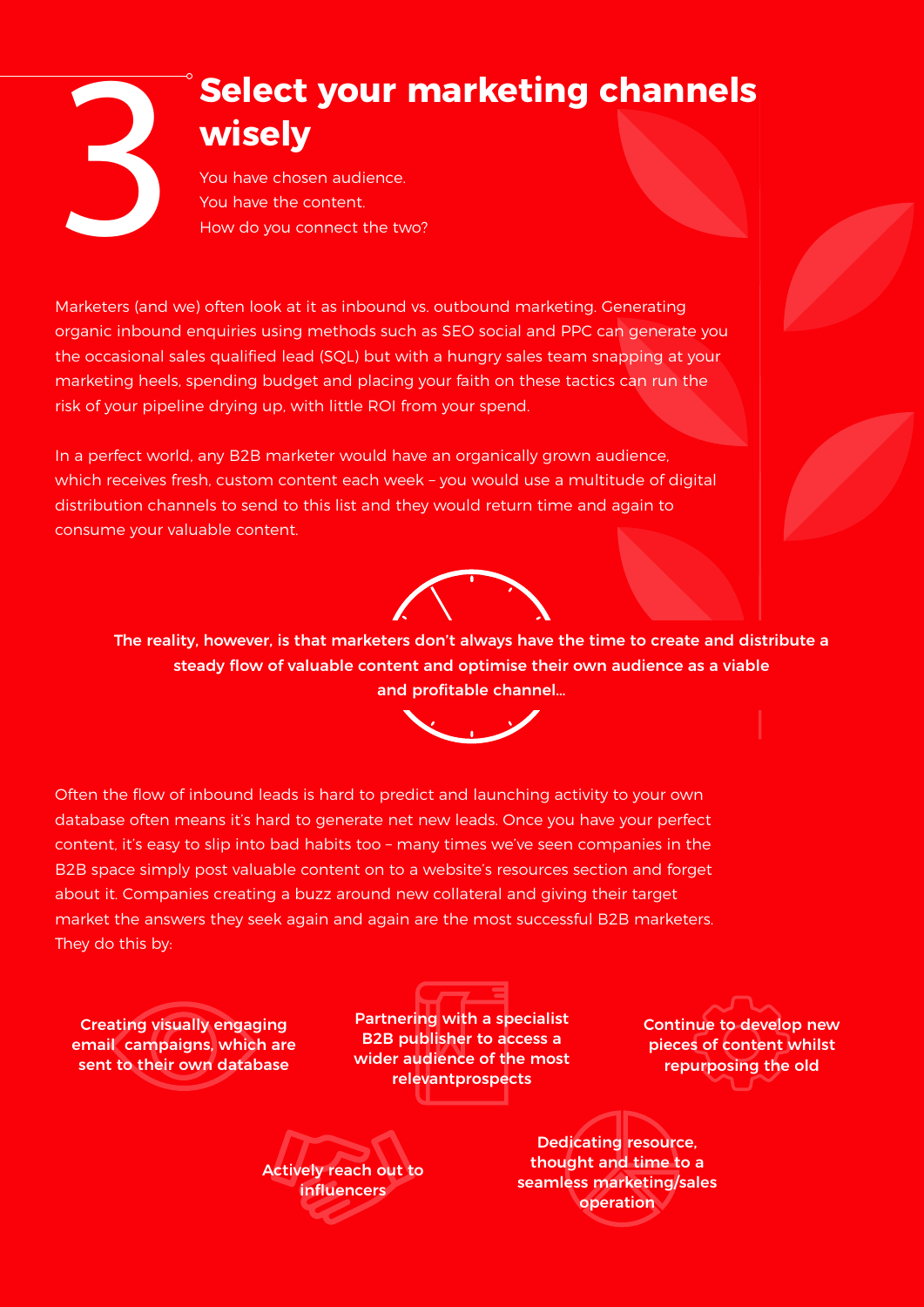# **Give your marketing automation platform or sales team a head stand stand in the parallel and stand stand and team set the budget and effort fall short due to internal sales, lead nurturing and lead scoring strategies not platform or sales team a head start** A marketer's priority will always remain with generating marketing

qualified leads (MQLs) but with any lead generation programme, we often see the budget and effort fall short due to internal sales, lead nurturing and lead scoring strategies not being perfectly aligned.

#### **Marketing automation**

As explained in the content section of this guide, there's always some rationale or logic behind someone downloading a particular piece of content. Reasons could include;

The topic of the content  $f$ alls directly under their job role or personal remit within their department or organisation

They are about to, or have already embarked, on a particular project which is directly related to the content topic

They have been involved with the topic previously and are 'looking back' to how they could've operated differently

There are advanced methods of tracking interactions and targeting, such as content consumption. The secret to any successful lead nurturing strategy is it should help put a unique puzzle together to show where an individual person's specific interest lies, or exactly what remit or buying power they have within their department. Nurturing a prospect with various content topics and types is crucial for solving this puzzle and getting prospects towards become a sales qualified lead (SQL).

### **Sales dialogue**

lead generation. You could produce the most interesting content, launch the most intricate and welland sales team is crucial when it comes to B2B lead in the generated beginned it client comes to be generated the without sales alignment, the leads could go very cold, very quickly.<br>Without sales alignment, the leads could go very cold, very quickly. SQC (sales-qualified- company) but only the most targeted campaign and have a sexy lead nurturing strategy behind it all when you have the leads – but Ensuring there is an open dialogue between marketing and sales team is crucial when it comes to B2B

Your sales team and marketing department must work together from the start by combining knowledge of the market, the buyer and their internal processes. Your marketing team will then work hard to generate interest from each person involved in buying process, knowing that the sales team is tuned in to the idea of selling into other decision makers to convert a lead into a customer.

of market could be generated from what we'd d proactive and well informed sales outfit will recognise this. As part of any lead generation campaign, we encourage clients to introduce subtle profiling techniques on to any lead capture tactics you deploy, to ascertain small bits of information from each lead. These little nuggets should give any sales team a quick 'hook' to latch on to when speaking with each prospect about their pain points or problems they are facing. If you've already produced a variety of content with specific personas in mind, piecing this An MQL could be generated from what we'd call a SQC (sales-qualified-company) but only the most together through your marketing automation puzzle together through your marketing automation platform becomes a lot easier too.<br>.